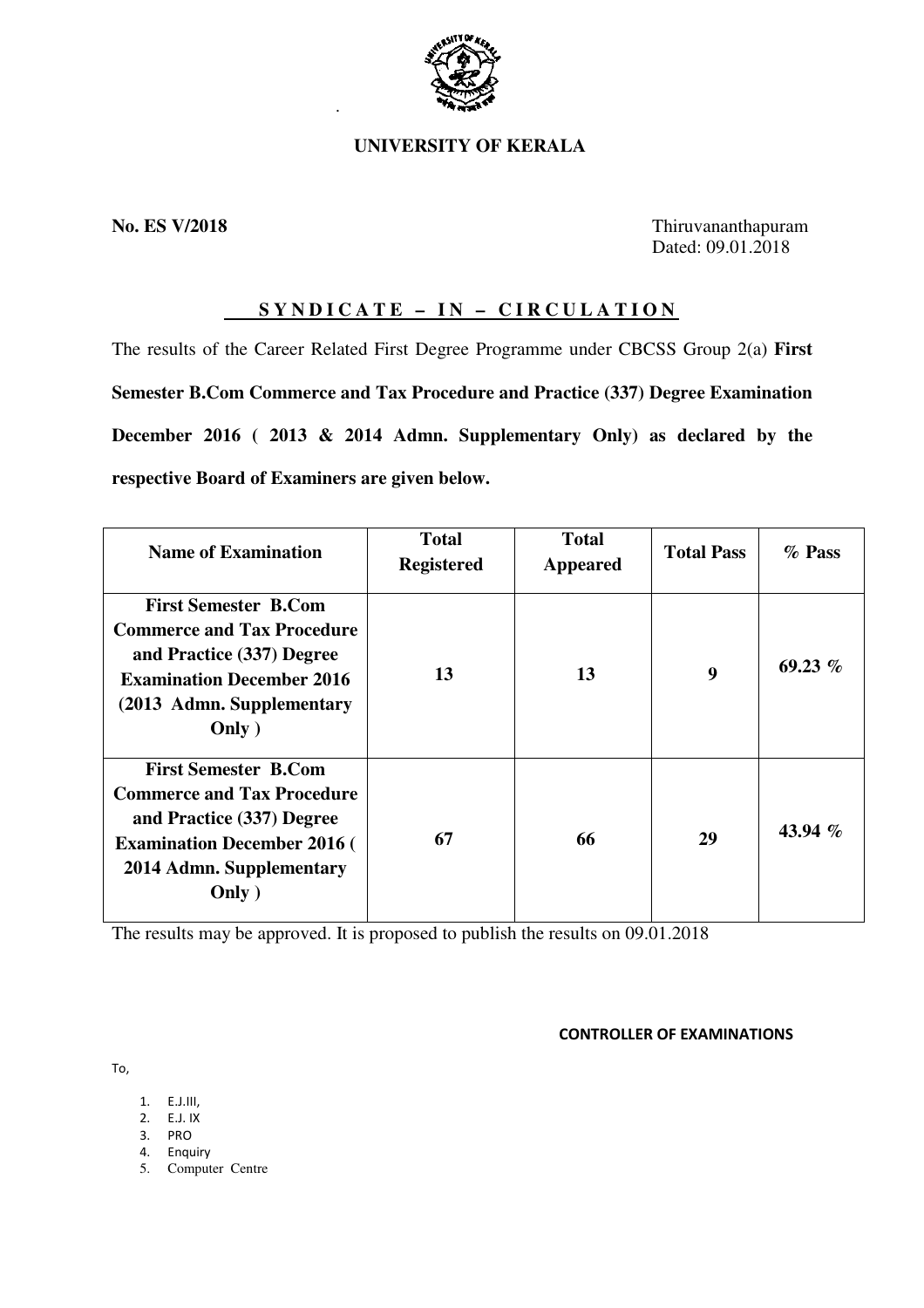No. ES V/2018



# **UNIVERSITY OF KERALA**

### **NOTIFICATION**

- 1. The following is the provisional list of Register Numbers of the successful candidates at the Career Related First Degree Programme Under CBCSS Group 2(a) **First Semester B.Com Commerce and Tax Procedure and Practice (337) Degree Examination December 2016 (2013 & 2014 Admn. Supplementary Only)** as declared by the Board of Examiners.
- 2. For the successful completion of a semester a student has to score a minimum SCPA of 4.00(E Grade). A minimum of 40% of marks (E Grade) is required for passing a course with a separate minimum of 40% (E Grade) for Continuous Evaluation and End Semester Evaluation.
- 3. The date for revaluation and scrutiny is **06/02/2018**. Candidates should make use of draft mark list available in the university website for applying for revaluation. Application for revaluation and scrutiny should be submitted through **ONLINE**  only.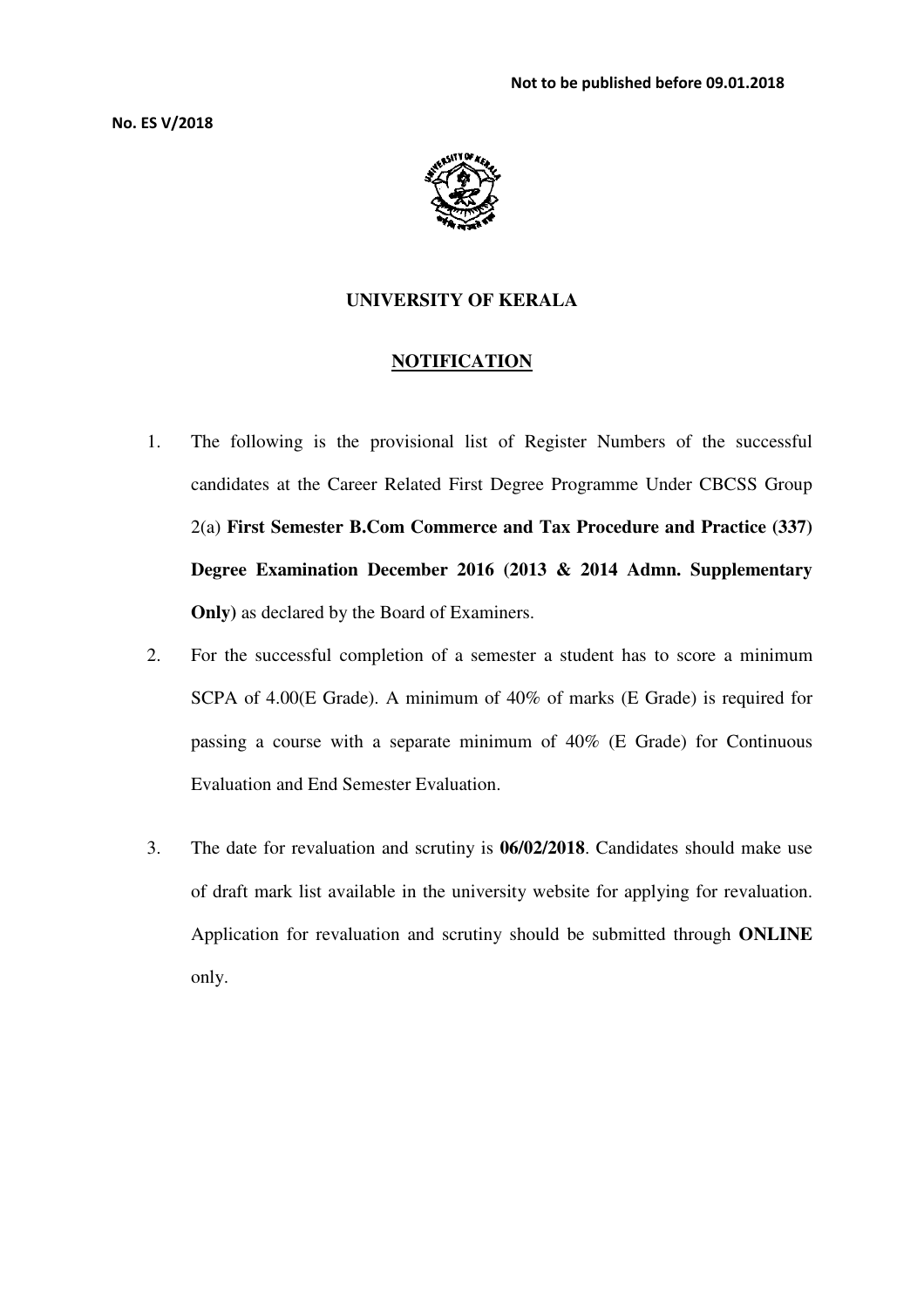# **2013 Scheme**

| EN 1111.3      | Listening and Speaking Skills (2013,2014 admn)     |
|----------------|----------------------------------------------------|
| LT 1111.3      | Communication Skills in Latin                      |
| FR 1111.3      | <b>Communication Skills in French</b>              |
| ML 1111.3      | Gadhyasahithyam                                    |
| TM 1111.3      | Multimedia (Tamil)                                 |
| HN 1111.4      | Prose, Commercial Hindi and Letter Writing         |
| AR 1111.3      | Arabic For Communication                           |
| <b>CX 1121</b> | <b>Environmental Studies</b>                       |
| <b>CX 1141</b> | Methodology and Perspectives of Business Education |
| <b>CX 1171</b> | Principles of Taxation                             |
| <b>CX 1131</b> | <b>Business Regulatory Framework</b>               |

# **2014 scheme**

| EN 1111.3 | Listening and Speaking Skills (2013,2014 admn)                        |
|-----------|-----------------------------------------------------------------------|
| LT 1111.3 | <b>Communication Skills in Latin</b>                                  |
| SR 1111.3 | Poetry, Grammar and History of the Syriac Lit. (Up to the Golden Age) |
| FR 1111.3 | <b>Communication Skills in French</b>                                 |
| SK 1111.3 | Kavya and Drama (2014 admn onwards)                                   |
| ML 1111.3 | Gadhyasahithyam                                                       |
| TM 1111.3 | Multimedia (Tamil)                                                    |
| HN 1111.4 | Prose, Commercial Hindi and Letter Writing                            |
| AR 1111.3 | <b>Arabic For Communication</b>                                       |
| CX 1121   | <b>Environmental Studies</b>                                          |
| CX 1141   | Methodology and Perspectives of Business Education                    |
| CX 1171   | Principles of Taxation                                                |
| CX 1131   | <b>Managerial Economics</b>                                           |

University Buildings, Dated: 09.01.2018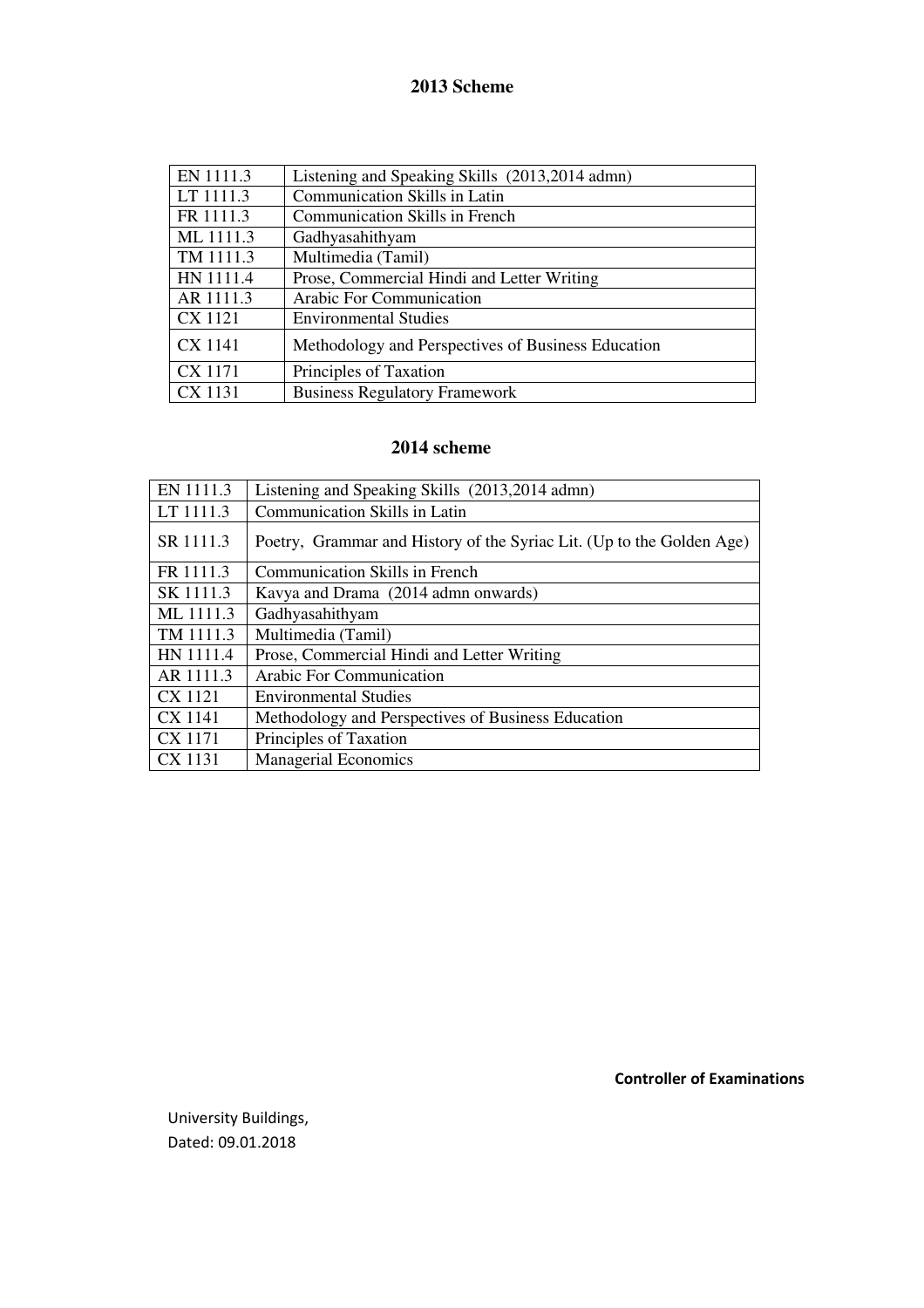## **FIRST SEMESTER B.COM COMMERCE AND TAX PROCEDURE AND PRACTICE (337) DEGREE EXAMINATION DECEMBER 2016 (2013 & 2014 ADMN. SUPPLEMENTARY ONLY )**

**College Code : 114** 

## **Kunjukrishna Nadar Memorial Govt. Arts & Science College, Kanjiramkulam, Thiruvananthapuram**

### **B.Com - Commerce & Tax Procedure And Practice(337)**

All Pass (Semester scores given in brackets) 14114028(6.21 C) 13114023(5.80 D) Passed in Parts (Subject codes given in brackets)<br>14114013(1) 026(16) 030(1) 14114013(1) 026(16) 030(1) 033(1)

**College Code : 123** 

## **N S S College, Pandalam, Pathanamthitta**

### **B.Com - Commerce & Tax Procedure And Practice(337)**

All Pass (Semester scores given in brackets) 13123002(5.42 D) Result Announced Later 14123014()

**College Code : 149** 

# **Mar Gregorios College of Arts & Science, Punnapra, Alappuzha**

## **B.Com - Commerce & Tax Procedure And Practice(337)**

All Pass (Semester scores given in brackets) 14149032(5.41 D) 033(5.72 D) 037(5.58 D) Passed in Parts (Subject codes given in brackets) 14149027(1)

**College Code : 157**

## **Mar Chrysostom College, Paranthal,Adoor,**

### **B.Com - Commerce & Tax Procedure And Practice(337)**

All Pass (Semester scores given in brackets) 14157003(5.49 D) 007(5.11 D) 011(5.48 D) 013(5.71 D) 017(5.78 D) 029(4.61 E) 035(5.16 D) Passed in Parts (Subject codes given in brackets)

14157008(5) 012(6) 032(56)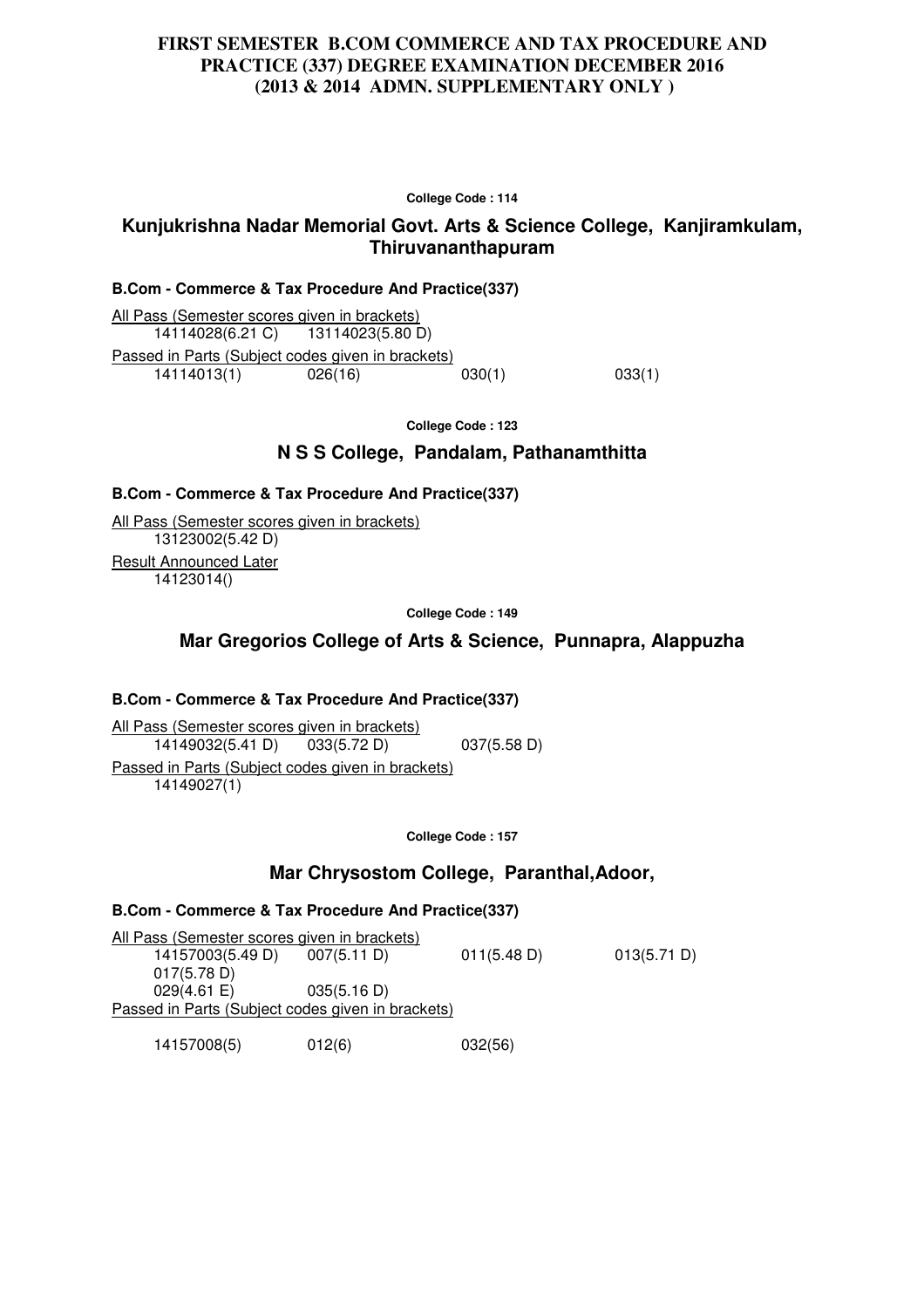#### **College Code : 801**

## **C.H.M.M College of Advanced Studies, Chavarkode, Thiruvananthapuram**

### **B.Com - Commerce & Tax Procedure And Practice(337)**

All Pass (Semester scores given in brackets) 14801028(5.37 D) 13801001(4.77 E) 010(5.29 D) 014(4.98 E)

**College Code : 812**

## **Naipunya School of Management, Cherthala, Alappuzha**

### **B.Com - Commerce & Tax Procedure And Practice(337)**

All Pass (Semester scores given in brackets) 14812031(5.13 D) 037(5.37 D)

### **College Code : 822**

## **Sree Narayana Guru Memorial Arts & Science College, Thuravoor, Cherthala**

### **B.Com - Commerce & Tax Procedure And Practice(337)**

| All Pass (Semester scores given in brackets)      |                  |             |                |  |  |  |
|---------------------------------------------------|------------------|-------------|----------------|--|--|--|
| 14822003(5.43 D)                                  | 005(5.02 D)      | 017(5.43 D) | $025(4.95)$ E) |  |  |  |
| 028(6.59 C)                                       |                  |             |                |  |  |  |
| 037(4.81 E)                                       | 13822015(5.07 D) |             |                |  |  |  |
| Passed in Parts (Subject codes given in brackets) |                  |             |                |  |  |  |
| 14822004(13)                                      | 007(1)           | 014(1)      | 029(1)         |  |  |  |
|                                                   |                  |             |                |  |  |  |

**College Code : 888** 

## **Sree Narayana Guru College of Advanced Studies, Chempazhanthy, Thiruvananathapuram**

#### **B.Com - Commerce & Tax Procedure And Practice(337)**

All Pass (Semester scores given in brackets) 14888027(5.52 D) 032(5.70 D) 048(5.70 D) Passed in Parts (Subject codes given in brackets) 14888035(3)